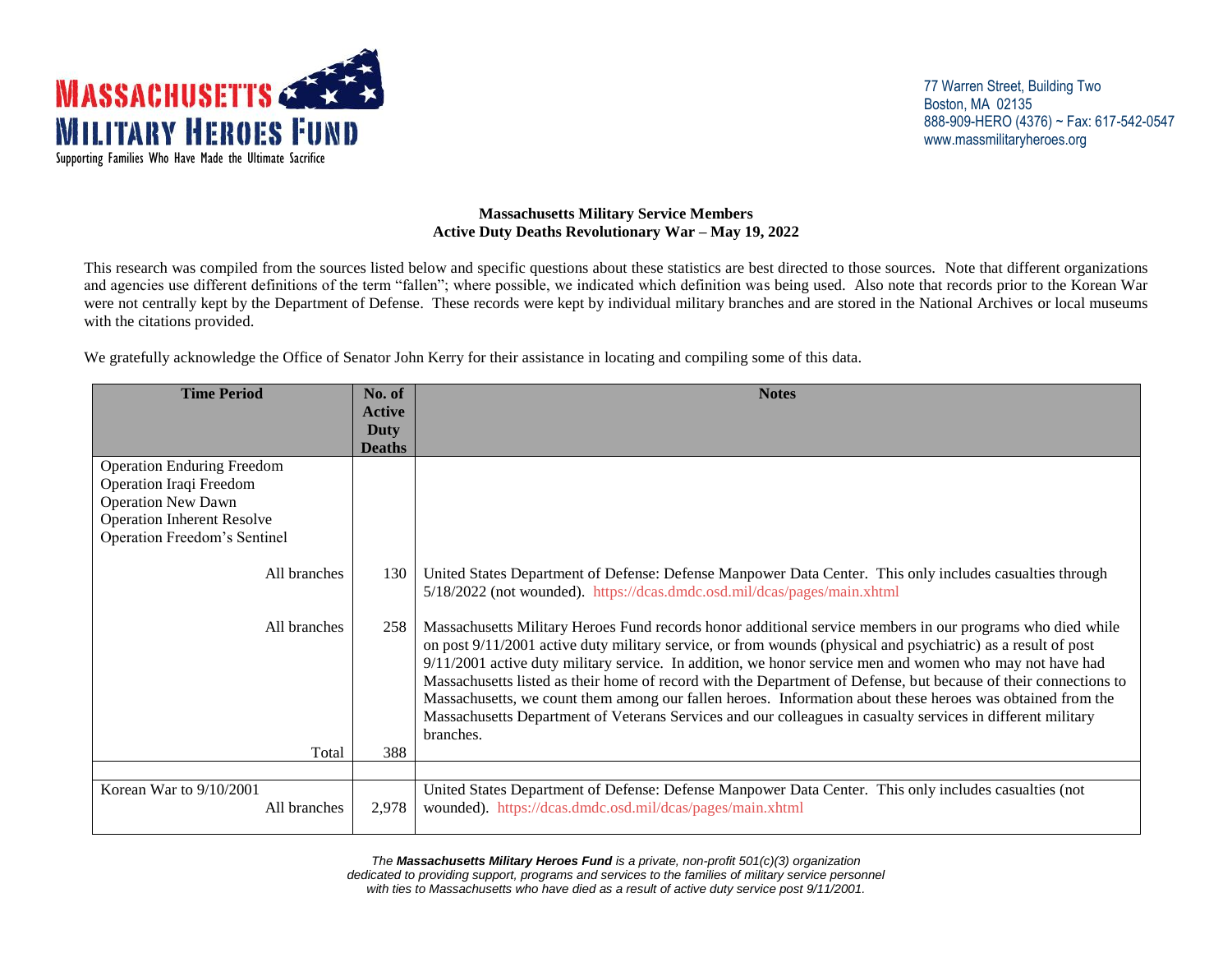

Supporting Families Who Have Made the Ultimate Sacrifice

77 Warren Street, Building Two Boston, MA 02135 888-909-HERO (4376) ~ Fax: 617-542-0547 www.massmilitaryheroes.org

| <b>Time Period</b>   | No. of<br><b>Active</b> | <b>Notes</b>                                                                                                                                                                                                                                                                                                                                                                                                                                                                                                                                                                                    |
|----------------------|-------------------------|-------------------------------------------------------------------------------------------------------------------------------------------------------------------------------------------------------------------------------------------------------------------------------------------------------------------------------------------------------------------------------------------------------------------------------------------------------------------------------------------------------------------------------------------------------------------------------------------------|
|                      | Duty<br><b>Deaths</b>   |                                                                                                                                                                                                                                                                                                                                                                                                                                                                                                                                                                                                 |
| <b>WWII</b>          |                         |                                                                                                                                                                                                                                                                                                                                                                                                                                                                                                                                                                                                 |
| Army/<br>Air Force   | 10,033                  | National Archives (http://media.nara.gov/media/images/28/31/28-3032a.gif). Data includes missing and deceased<br>svice members (not wounded). The acronyms on the top of the chart are as follows: Killed in Action, Died of<br>Wounds, Died of Injuries, Died of Non-Battle Incident, Finding of Death (meaning they were determined<br>deceased under Public Law 490), and Missing. The number of missing service members is listed as 31.                                                                                                                                                    |
| Navy/<br><b>USMC</b> | 3,049                   | National Archives. This information was compiled by the National Archives<br>(http://media.nara.gov/media/images/27/19/27-1833a.gif). This resource does count wounded Sailors and<br>Marines, but only the deceased are included in the 3,049 total listed here. The number of missing service<br>members is listed as 53.                                                                                                                                                                                                                                                                     |
| <b>WWI</b>           |                         |                                                                                                                                                                                                                                                                                                                                                                                                                                                                                                                                                                                                 |
| Army                 | 2,810                   | National Archives. This information was compiled through physical research conducted at the National Archives<br>in Maryland. "Casualty lists of the American Expeditionary Forces, WWI", are found in Records of the Adjutant<br>General's Office, 1917, RG 407, and are arranged by state. They include the decedent's name, serial number,<br>rank, organization at time of death, date of death, and race. Soldiers of the Great War (Washington: Soldiers<br>Record Publishing Association, 1920). This list is for deceased soldiers, not wounded.                                        |
| Navy                 | 504                     | National Archives. This information was compiled through physical research conducted at the National Archives<br>in DC. "Offices and Enlisted Men of the United States Navy Who Lost Their Lives During the World War from<br>April 6, 1917, to November 11, 1918" (Washington: Government Printing Office, 1920). This number is of the<br>Naval casualties who had Next-of-Kin listed in Massachusetts. The document can also be found here:<br>http://ia331414.us.archive.org/3/items/officersenlisted00unitrich/officersenlisted00unitrich.pdf                                              |
| Marines              | 106                     | National Archives. This information was compiled through physical research conducted at the National Archives<br>in DC. "The Marine Corp Casualty Lists in the Records of the U.S. Marine Corps, RG 127", consists of<br>mimeographed listings of names of officers and names of enlisted men. Entries include name, rank, and unit of<br>deceased; date, place, cause of death; and, name, address and relationship of next of kin. These two listings are<br>preceded by a statistical summary of the number of officers and the number of enlisted men from each state who<br>died overseas. |

*The Massachusetts Military Heroes Fund is a private, non-profit 501(c)(3) organization dedicated to providing support, programs and services to the families of military service personnel with ties to Massachusetts who have died as a result of active duty service post 9/11/2001.*